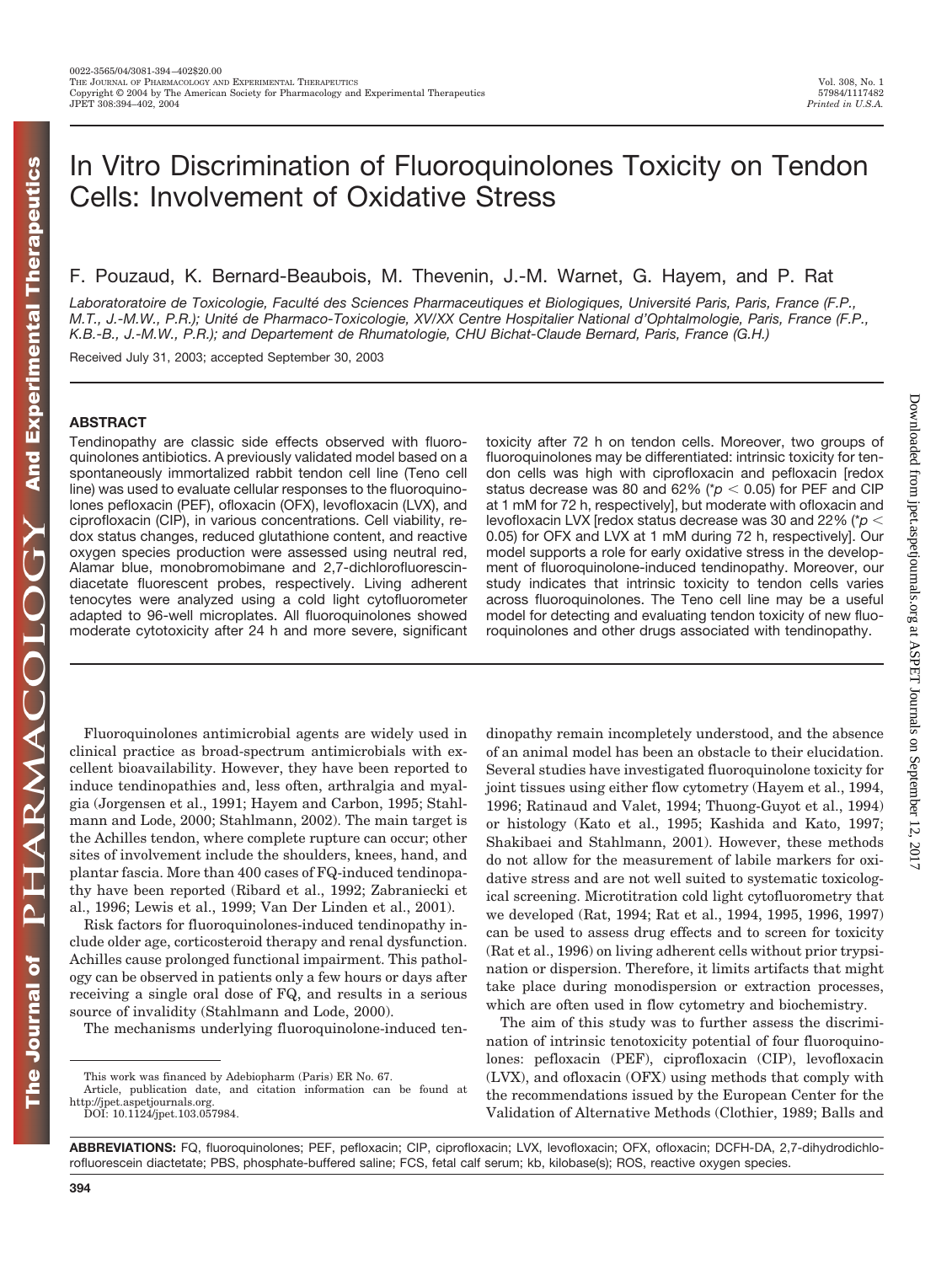Fentem, 1992). We used an immortalized rabbit-tendon cell line that express type I collagen. The cells were exposed for variable period to OFX, PEF, CIP, or LVX. Cell viability, redox status, reactive oxygen species, and intracellular reduced glutathione content were assessed using neutral red, Alamar blue, 2,7-dichlorofluorescin-diacetate (DCFH-DA), and monobromobimane probes, respectively. Such methodology allowed us to investigate the mechanism of fluoroquinolone tenotoxicity.

# **Materials and Methods**

**Reagents Supply.** PEF, LVX, and OFX were from Aventis (Strasbourg, France) and CIP was from Bayer AG (Wuppertal, Germany). Monobromobimane, Neutral Red, and DCFH-DA were purchased from Molecular Probes (Eugene, OR). Alamar blue was obtained from Interchim (Asnières, France). Dimethyl sulfoxide and ascorbate were obtained from Sigma-Aldrich (St-Quentin-Falavier, France). The culture medium (Ham's F-12), trypsin, and calcium- and magnesium-free phosphate-buffered saline (PBS) were purchased from Eurobio (Les Ulis, France). Fetal calf serum (FCS) came from Dominique Dutscher (Brumath, France).

**Fluoroquinolone Stock Solutions.** Fluoroquinolones stock solutions  $(10^{-2}$  M) were prepared in HCl  $(0.05$  N) and stored at 4°C. These solutions were diluted in Ham's F-12 medium containing 2.5% FCS to obtain concentrations ranging from 0.01  $\mu$ M to 1 mM. Two cellular controls were used, namely, cells incubated with Ham's F-12 medium containing 2.5% FCS without xenobiotic (cellular control) and cells incubated with the highest HCl concentration used in the tested solution (vehicle control). No significant toxicity had been observed previously when tendon cells were exposed to the vehicle alone (0.005 N HCl).

**Cell Culturing.** In previous report, we cultured and characterized juvenile rabbit's tenocytes (Bernard-Beaubois et al., 1997, 1998). After this study, a spontaneously immortalized clone of tenocytes that we called Teno cell line was isolated from rabbit Achilles tendon. Cells were cultured in 75-cm<sup>2</sup> flasks containing Ham's F-12 medium supplemented with 10% FCS, 4  $\mu$ g/ml gentamicin, 2 mM glutamin and incubated at 37°C in a moist atmosphere with  $5\%$  CO<sub>2</sub>. The culture medium was changed every 2 days. Only cells expressing type I collagen from passages 88 to 92 were used.

Once a confluent cell layer was obtained, the medium was aspirated without disturbing the cell layer. The cell layer was washed once with warm sterile PBS, which was aspirated. Then, 1 ml of  $0.25\%$  trypsin was added to each  $75\text{-cm}^2$  flask, and the flasks were rocked gently to ensure that the cell layer was covered and that trypsin had penetrated between the cells. The flasks were replaced for a few minutes at  $37^{\circ}$ C in a  $5\%$  CO<sub>2</sub> atmosphere. The cells were viewed under a light microscope. The culture medium containing trypsin-inactivating factors was added to the flask. After centrifugation at room temperature, 700*g* for 3 min, the culture medium was removed and the cell pellets were resuspended in the medium, and then transferred into culture flasks. Finally, the cells were incubated at 37 $^{\circ}$ C in a 5%  $CO_{2}$  atmosphere. With the same cells culture medium, rabbit primary tenocytes have been obtained according to Bernard-Beaubois et al. (1997, 1998) protocols, rabbit fibroblast SIRC were obtained from American Type Culture Collection (Manassas, VA) (ATCC CCL-60).

Before microtitration analysis, cells were seeded into 96-well microplates (Costar-Dominique Dutscher, Brumath, France) with 5500 cells/well and kept at 37°C for 72 h. Finally, the cells were then exposed to one of the studied fluoroquinolones.

**Light Microscopic Analysis.** Rabbit primary tenocytes and Teno cell s were cultured in petri dishes containing Ham's F-12 medium supplemented with  $10\%$  FCS, 4  $\mu$ g/ml gentamicin, and 2 mM glutamin. The dishes were incubated at 37°C in a moist atmosphere with  $5\%$  CO<sub>2</sub>. The cultures were examined under a Leica inverted microscope (DMIR-B; Leica, Wetzlar, Germany).

**RNA Extraction and Northern Blot Analysis of Rabbit Teno Cell Line, Primary Rabbit Tenocytes, and Rabbit Fibroblast (SIRC) Cells.** Collagen I expression with and without ascorbate (50 and 100  $\mu$ g/ml) was evaluate by Northern blotting. The steady-state level of mRNA encoding collagen I was measured by hybridizing the membranes with appropriate cDNA probes (Chomczynski and Sacchi, 1987; Mäkelä et al., 1988).

Total RNA was extracted from cells grown to confluence in standard medium according to the method of Chomczynski and Sacchi (1987) using RNAzolTM (Bioprobe, Montreuil sous Bois, France). Purified total RNA (12  $\mu$ g) was electrophoresed overnight at 50 V in 1% agarose gel under denaturing conditions and transferred onto a 'positive' nylon membrane (Appligène, Graffenstaten, France). The probes used for hybridization were the carboxy-propeptide domain of human  $\alpha$ 1(I) procollagen mRNAs (pH Cal 1U, 670 base pairs) (Mäkelä et al., 1988) and a mouse cDNA of  $28S$  rRNA  $(4.7 \text{ kb})$ (Arnheim, 1979).

Inserts were prepared by restriction enzyme digestion of plasmids followed by electrophoresis and by purification from the agarose using Spin-X centrifuge filter units (Costar, Brunath, France) according to the manufacturer's instructions. DNA probes were labeled with  $[{}^{32}P]\alpha$ -dCTP by random priming (Amersham, Saclay, France). Prehybridization (2 h) and hybridization (24 h) were performed at 65°C in 0.5 M sodium phosphate buffer (pH 7.2), containing 7% SDS, 2 mM EDTA, and 0.5 mg/ml herring sperm DNA.

After hybridization, the membranes were washed twice for 30 min in 40 mM phosphate buffer containing 1% SDS. The first washing was performed at 20°C and the second at 65°C. The filters were dried then exposed at  $-80^{\circ}\text{C}$  to X-ray films (Kodak-X-OMAT AR or Hyperfilm; Amersham) with intensifying screens. Dehybridization was achieved by washing the filters at 80°C in 1% SDS for 1 to 2 h and was controlled by autoradiography of the stripped filters.

**Cold Light Cytofluorometry.** All fluorescence measures were performed using a highly sensitive (femtograms to picograms per milliliter) and specific cold light cytofluorometer (Fluorolite 1000- Dynex) (Rat et al., 1994). This apparatus used in combination with an extended photomultiplicator (280–900 nm) and a 100% photonic transmission in air enables highly sensitive detection with UV probes (5 pg/ml), green probes (femtograms to picograms per milliliter) and red probes (30 pg/ml). Moreover, cold light cytofluorometer is adapted to intracellular fluorescence analysis on living adherent cells in microplates that permit labile markers assessment.

**Cell Incubation with Fluoroquinolones.** After removal of the culture medium, the fluoroquinolones were added in various concentrations (0.01  $\mu$ M, 0.1  $\mu$ M, 1.0  $\mu$ M, 10  $\mu$ M, 0.1 mM, and 1.0 mM; 200  $\mu$ l/well). The microplates with the fluoroquinolones were incubated at  $37^{\circ}$ C in a moist atmosphere with  $5\%$  CO<sub>2</sub> for 24 h or 72 h.

**Cell Viability Assay: Neutral Red Test.** The neutral red assay is based on incorporation of the supravital dye neutral red into living cells. Neutral red stock solution (0.4%) was prepared in distilled water and stored at room temperature. Before staining, a fresh 1:80 dilution of the dye (50  $\mu$ g/ml final concentration) in the medium was prepared. In accordance with the validated test of Borenfreund and Puerner (1984), 200  $\mu$ *l*/well of medium containing neutral red were added to living cells, and the microplates were incubated at 37°C in moist atmosphere with  $5\%$  CO<sub>2</sub> for 3 h. Ethanol-acetic acid solution  $(200 \mu$ I/well) was added to reveal the fluorescent neutral red signal (Rat et al., 1994, 1995, 1996). The microplates were shaken for 15 min, and fluorescence was measured (excitation 535 nm/emission 600 nm) (Essig-Marcello and Van Burkirk, 1990; Rat et al., 1994).

**Redox Status Assay: Alamar Blue Test.** Alamar blue assay (De Fries and Mitsuhashi, 1995; Larson et al., 1997) uses a visible blue fluorogen probe resazurin, which is reduced to a red fluorescent compound (resorufin) by cellular redox enzymes. The Alamar blue solution, which is devoid of cytotoxicity, was added undiluted  $(20 \mu l)$ to the wells containing the fluoroquinolone solutions  $(200 \mu l)$ , and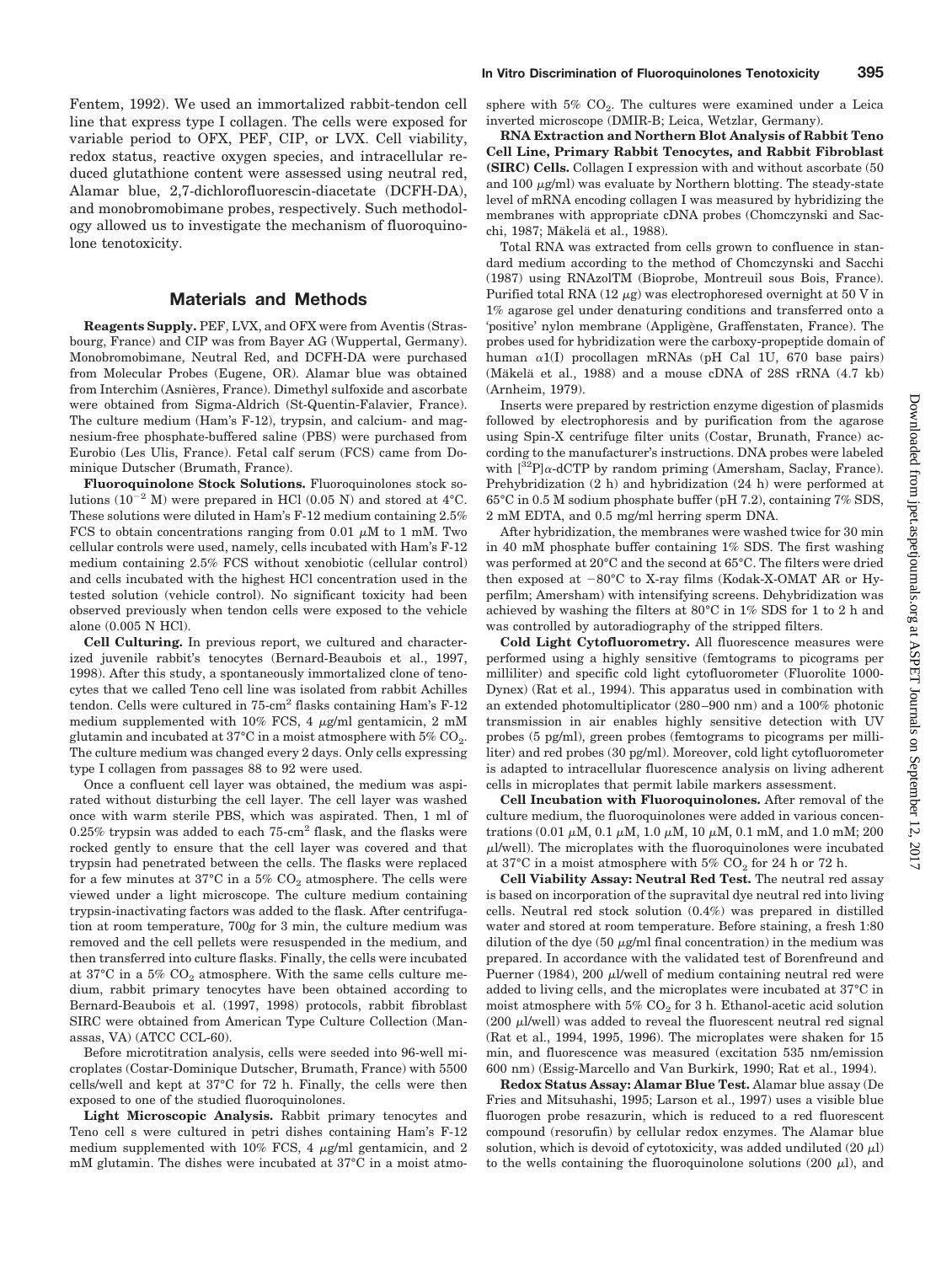the microplates were incubated at 37°C for 12 h. Intracellular fluorometric detection (excitation 535 nm/emission 600 nm) was performed using cold light cytofluorometry.

**Reactive Oxygen Species Production Assay: DCFH-DA Test.** ROS production was detected using the fluorogen DCFH-DA, which is activated by cellular esterases and reacts with cellular peroxidase to become a fluorescent product (Bass et al., 1983). Before fluoroquinolone treatment, DCFH-DA  $(20 \mu M/20 \text{ min})$  was added to each well containing the living adherent cells (Osseni et al., 1999). The fluorescence signal (excitation 485 nm/emission 535 nm), which is proportional to ROS production (Osseni et al., 1999), was measured using cold light cytofluorometry.

**Reduced Glutathione Assay: Monobromobimane Test.** Monobromobimane, which is an UV fluorogen bimane probe, reacts specifically with glutathione to form a fluorescent derivative (Kosower and Kosower, 1987; Han et al., 1997). The stock solution (16.6 mg/ml in 100% dimethyl sulfoxide), stored at 4°C, was diluted in  $Ca^{2+}$ - and  $Mg^{2+}$ -free PBS to obtain 100  $\mu$ M monobromobimane. The diluted solution was added directly on the living cells in the microplates. Fifteen minutes later, fluorometric detection (excitation 390 nm/emission 480 nm) was performed using cold light cytofluorometry (Rat, 1994).

**Expression of Results and Statistical Analysis.** Each drug concentration was tested in different independent experiments to obtain minimum 12 single values for each concentration. All results were obtained in fluorescence arbitrary units and were then converted into percentages of the control value. Single-factor analysis of variance was performed with single values, followed by a bilateral Dunnett's test (Dunnett, 1955, 1964) at a level of significance of 0.05 (SigmaStat 2.03; SPSS Sciences, Chicago, IL).

#### **Results**

#### **Setting Up of the Teno Cell Line Model**

The Teno cell line is one of the first tendon cell lines spontaneously immortalized from rabbit tendon cells that is usable for pharmacotoxicology study. Specific differentiation parameters of primary tenocytes such as morphology and collagen I expression have been assessed.

**Morphology Control with Light Microscope Analysis.** Rabbit primary tenocytes and Teno cell line exhibited a similar morphology. The cells were elongated cells and arranged in long chains (Fig. 1).

**Collagen I Expression.** Type I collagen transcripts were detected in primary tenocytes culture and in Teno cell line but not in rabbit fibroblast cell line (SIRC). Moreover, the amount of mRNA encoding collagen I protein increased in



Fig. 1. The rabbit Teno cell line and primary rabbit tenocytes show similar morphological characteristics when viewed under an inverted light microscope. Primary rabbit tenocytes (X200) (A) and rabbit Teno cell line  $(200\times)$  (B).

primary tenocytes and Teno cell line culture after treatment with 50 and 100  $\mu$ g/ml ascorbate but not in rabbit fibroblast cell cultures (SIRC). Type I collagen mRNA was detected at passage 80, 90, and 92 of Teno cell cultures (Fig. 2).

#### **Fluoroquinolones Cytotoxicity**

**Cell Viability-Membrane Integrity Assessment: Neutral Red Test.** Figure 3 shows the rate of cytotoxicity induced by fluoroquinolones. Cell viability was assessed with fluoroquinolones concentrations from 0.01  $\mu$ M to 1.0 mM, a range that includes the therapeutic level in humans. After fluoroquinolones exposure of 24 h, a significant ( $p < 0.05$ ) decrease in cell viability ( $p < 0.05$ ) was seen only with the highest concentrations (1.0 mM) of PEF (58% versus control) and CIP (32.3% versus control). At this incubation time, the  $IC_{50}$  (concentration associated with a 50% reduction of survival versus control) was approximately 1.0 mM for PEF and  $>1.0$  mM for the other fluoroquinolones. Moreover, significant ( $p < 0.05$ ) delayed tendon toxicity was detected after



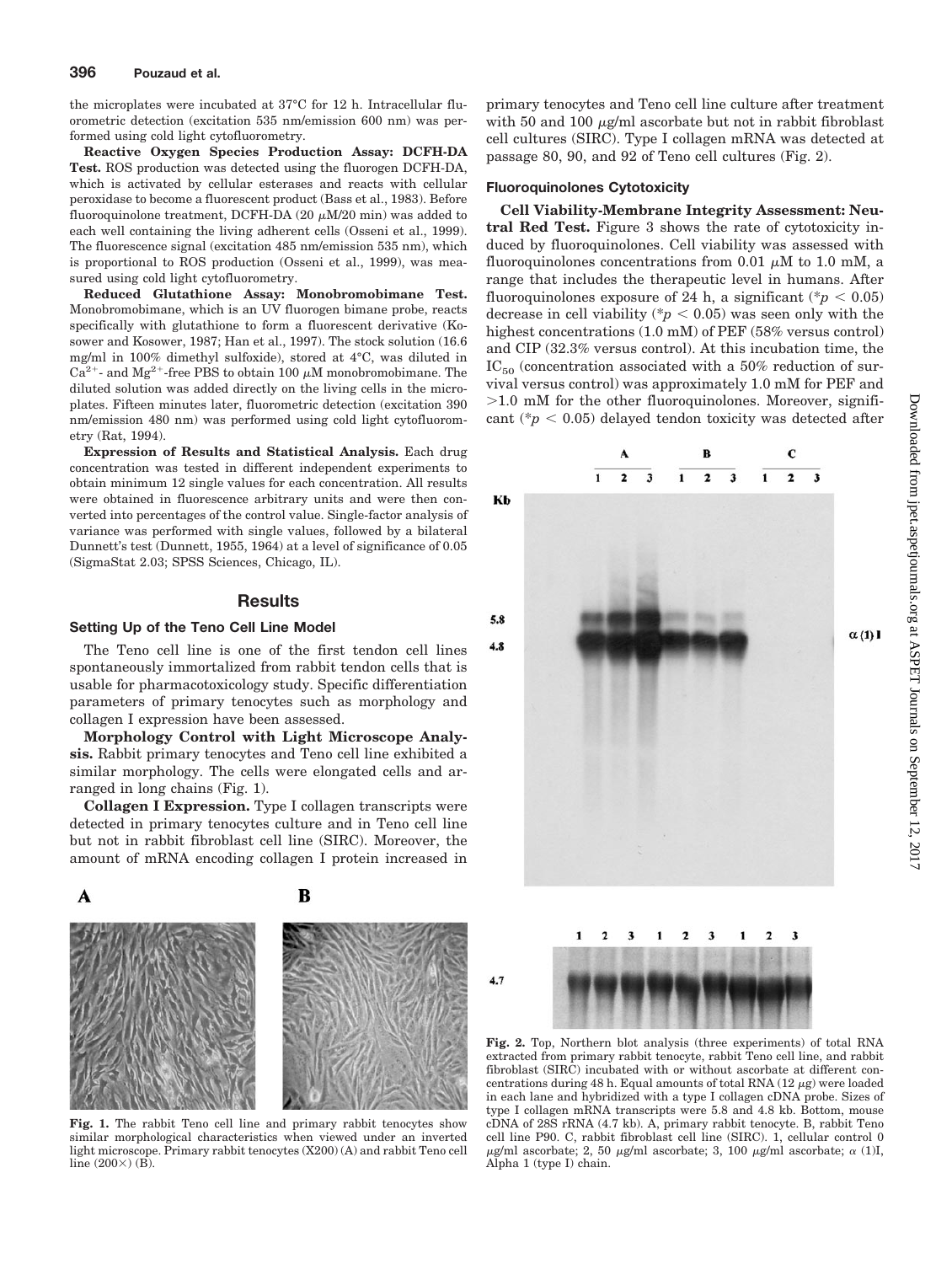

**Fig. 3.** Cell viability evaluated after 24 h of continuous exposure of cells to fluoroquinolones. Cell viability was evaluated with neutral red probe directly on living tendon cells. Specific fluorometric detection of neutral red was performed with cold light fluorometry (excitation 535 nm/emission 600 nm). Values are mean percentage of control  $\pm$  S.D. from two independent experiments in sixplicate ( $n = 12$ ) ( $*, p < 0.05$ ).

72 h (Fig. 4), being the most marked with the highest concentration (1.0 mM) of fluoroquinolones. At 72 h, the  $IC_{50}$ values were about 1.0 mM for PEF and CIP, and  $>1.0$  mM for OFX, and viability showed significant  $(*p < 0.05)$  decreases of 64.7, 43, and 16.5% with these drugs, respectively, compared with the cellular control; no significant difference in cell viability was found between LVX and the control.

#### **Fluoroquinolones Induced Oxidative Stress**

**Redox Status Assay: Alamar Blue Test.** At 24 h (Fig. 5), a significant  $(*p < 0.05)$  decrease in redox status was found with the four fluoroquinolones only at high concentrations (0.1– 1.0 mM). With PEF, a significant ( $p < 0.05$ ) fall in redox status occurred with all concentrations. With CIP at concentrations of  $10 \mu M$ ,  $0.1 \text{ mM}$ , and  $1.0 \text{ mM}$ , redox status decreased significantly ( ${}^*p$  < 0.05), by 6.1, 10, and 31.7%, respectively. With OFX, significant ( $p < 0.05$ ) redox status decrease of 3.4, 4.7, 9.5m and 26.2% occurred with concentrations of 1.0  $\mu$ M, 10  $\mu$ M, 0.1 mM, and 1.0 mM, respectively. With LVX in concentrations of 0.1 mM and 1.0 mM, redox status decreased significantly  $(*p < 0.05)$ , by 5.2 and 19%, respectively.

After 72 h of incubation (Fig. 6), with PEF in concentrations of 10  $\mu$ M, 0.1 mM, and 1.0 mM, redox status fell significantly (\* $p < 0.05$ ), by 6.4, 6.4, and 80.1%, respectively. With CIP, redox status decreased significantly  $(*p < 0.05)$ with all concentrations studied. With OFX, significant (\**p* 0.05) decrease in redox status of 7.8, 6.6, 12.2, and 30.1% was seen with concentrations of 1.0  $\mu$ M, 10  $\mu$ M, 0.1 mM, and 1.0 mM, respectively. With LVX in concentrations of 10  $\mu$ M, 0.1

mM, and 1.0 mM, redox status fell significantly ( $p < 0.05$ ) by 6.7, 6.7, and 21.9%, respectively.

**Reactive Oxygen Species Production.** As shown in Fig. 7, the tenocytes were incubated with a range of fluoroquinolones concentrations (0.01  $\mu$ M–1.0 mM) for 45 min. At low concentrations (<10  $\mu$ M), ROS production was not significantly different from the control with LVX and CIP, whereas significant ( $p < 0.05$ ) overproduction occurred with PEF (1.0)  $\mu$ M) and OFX (all concentrations). With high concentrations  $(10 \mu M-1.0 \text{ m})$ , a concentration-dependent increase in ROS production occurred with the four fluoroquinolones. With PEF, the increase was 33.9 and 207.4% at concentrations of  $10 \mu$ M and  $0.1 \text{ mM}$ , respectively. With CIP, ROS production increased significantly ( $p < 0.05$ ), by 18.6 and 192.4% at 0.1 mM. At 1.0 mM, ROS production was lower with PEF and CIP than with OFX and LVX.

Moreover, ROS production increased significantly (\**p* 0.05) with OFX and LVX in the rapeutic (10  $\mu$ M) and supratherapeutic concentrations (0.1 mM and 1.0 mM). With OFX, significant ( $p < 0.05$ ) ROS production occurred with all concentrations (13.7, 6.7, 8.4, 26.8, 155.6, and 173.5% with 0.01  $\mu$ M, 0.1  $\mu$ M, 1.0  $\mu$ M, 10  $\mu$ M, 0.1 mM, and 1.0 mM, respectively). With LVX, the increase in ROS production was 23, 161, and 164.1% with concentrations of 10  $\mu$ M, 0.1 mM, and 1.0 mM, respectively.

#### **Reduced Glutathione Assessment**

This oxidative stress was correlated with glutathione depletion after 72 h (Fig. 8) of fluoroquinolone exposure. Sig-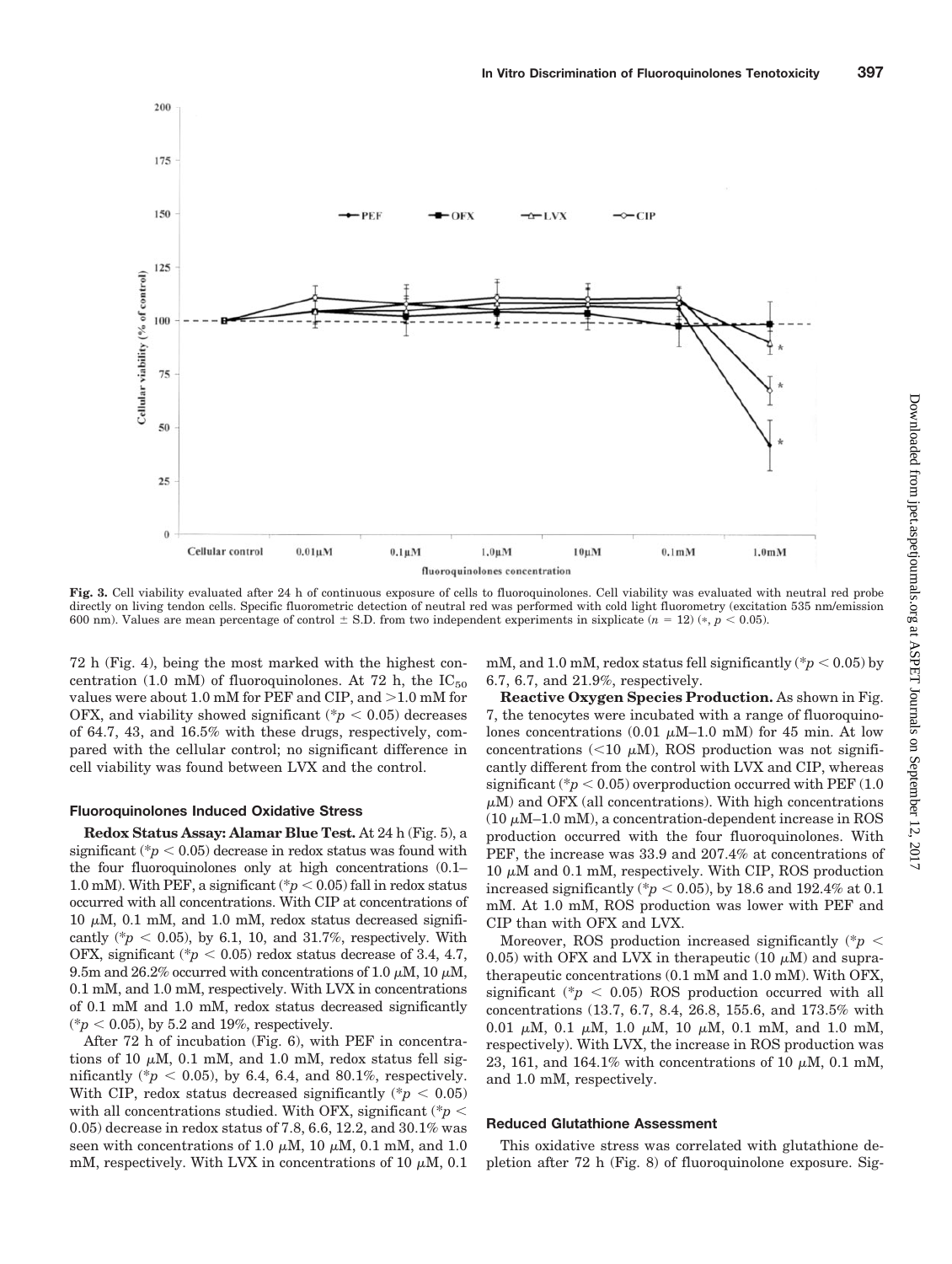

**Fig. 4.** Cell viability evaluated after 72 h of continuous exposure of cells to fluoroquinolones. Cell viability was evaluated with neutral red probe directly on living tendon cells. The specific fluorometric detection of neutral red was performed with cold light fluorometry (excitation 535 nm/emission 600 nm). Values are mean percentage of control  $\pm$  S.D. from two independent experiments in sixplicate  $(n = 12)$  ( $*, p < 0.05$ ).



**Fig. 5.** Intracellular redox potential evaluated after 24 h of continuous exposure of cells to fluoroquinolones. Intracellular redox potential was evaluated with Alamar blue probe directly on living tendon cells. The specific fluorometric detection of Alamar blue was performed with cold light fluorometry (excitation 535 nm/emission 600 nm). Values are mean percentage of control S.D. from two independent experiments in sixplicate (*n* 12) (\*,  $p < 0.05$ ).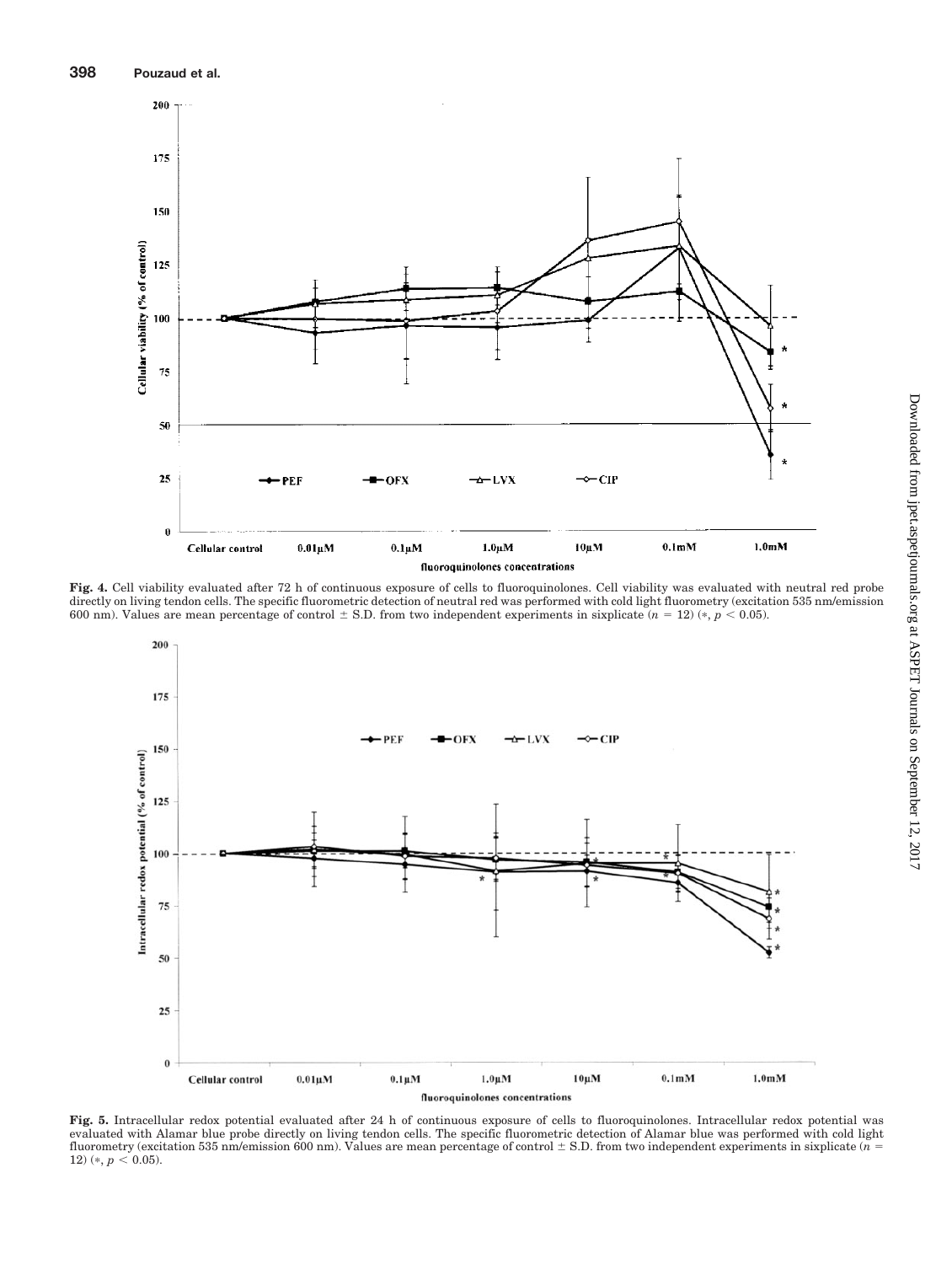

**Fig. 6.** Intracellular redox potential evaluated after 72 h of continuous exposure of cells to fluoroquinolones. Intracellular redox potential was evaluated with Alamar blue probe directly on living tendon cells. The specific fluorometric detection of Alamar blue was performed with cold light fluorometry (excitation 535 nm/emission 600 nm). Values are mean percentage of control  $\pm$  S.D. from two independent experiments in sixplicate ( $n =$ 12)  $(*, p < 0.05)$ .



Fig. 7. Evaluation of the reactive oxygen species after continuous exposure of cells to pefloxacin, ciprofloxacin, ofloxacin, and levofloxacin (45 min). Reactive oxygen species were detected with fluorogen DCFH-DA probe. DCF fluorescence is proportional to reactive oxygen species production. The fluorometric detection of DCF was performed directly on living tendon cells with cold light fluorometry technology (excitation 485 nm/emission 535 nm). Values are mean percentage of control  $\pm$  S.D. from two independent experiments in sixplicate ( $n = 12$ ) ( $*, p < 0.05$ ).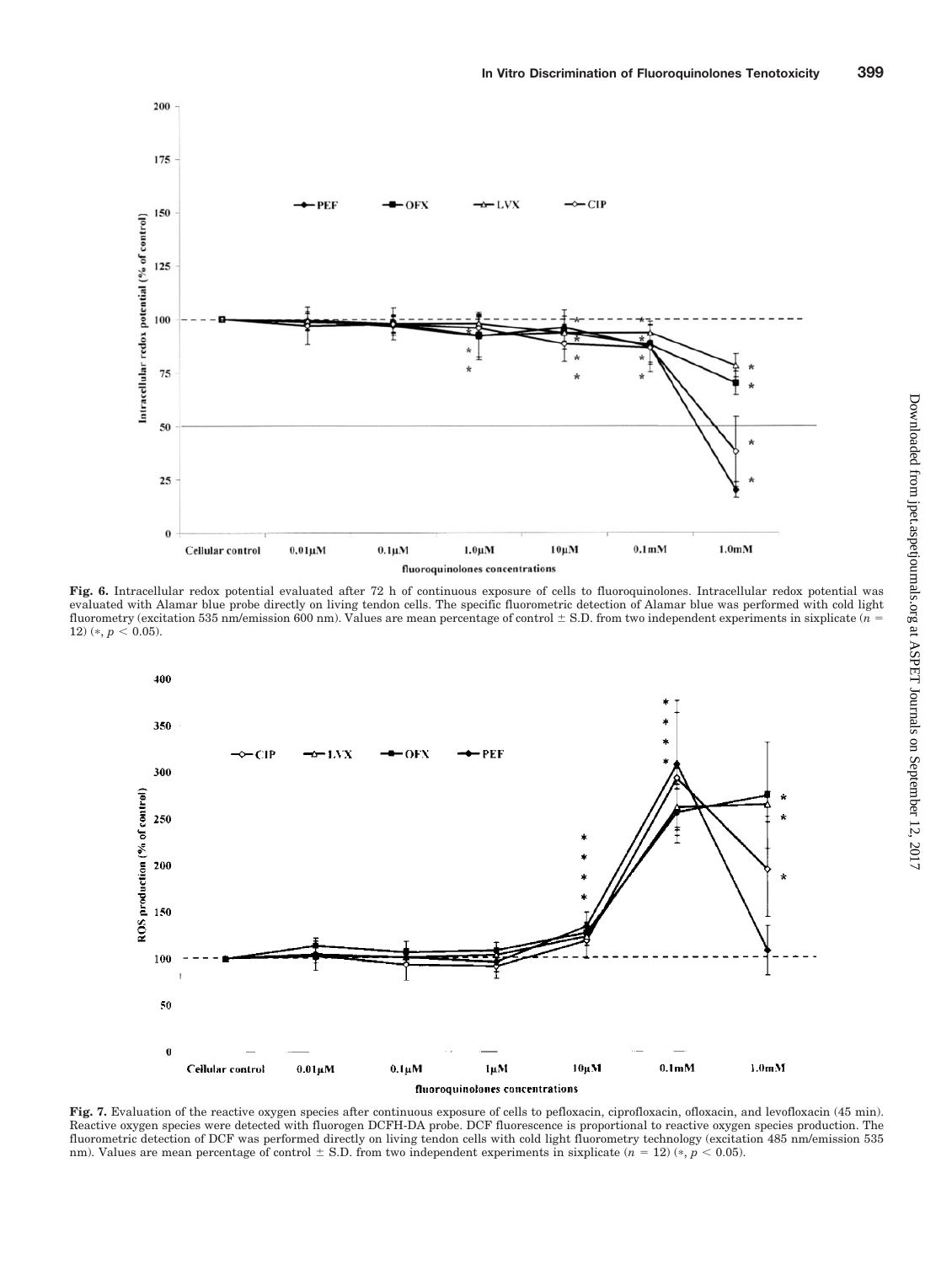

Fig. 8. Intracellular glutathione content evaluation after continuous exposure to fluoroquinolones (72 h). Glutathione content was evaluated with monobromobimane fluorogen probe without extraction or fixation. The fluorometric detection of the probe was performed directly on living tendon cells with cold light fluorometry (excitation 390 nm/emissiom 480 nm). Values are mean percentage of control  $\pm$  S.D. from two independent experiments in sixplicate  $(n = 12)$  (\*,  $p < 0.05$ ).

nificant ( $p < 0.05$ ) decrease in glutathione content fell by 20.2, 20.2, 18.7, 26.1, 48.5, and 96.3% at 0.01  $\mu$ M, 0.1  $\mu$ M, 1  $\mu$ M, 10  $\mu$ M, 0.1 mM, and 1.0 mM, respectively. With CIP, glutathione content decreased by 16.3, 16.3, 13.7, 13.4, and 80.8% at concentrations of 0.01  $\mu$ M, 0.1  $\mu$ M, 1.0  $\mu$ M, 0.1 mM, and 1.0 mM, respectively.

With OFX, the decrease in glutathione content was 16.6, 16.2, 15.8, 19.1, 32.7, and 45.5% with 0.01  $\mu$ M, 0.1  $\mu$ M, 1.0  $\mu$ M, 10  $\mu$ M, 0.1 mM, and 1.0 mM, respectively. With the same concentrations of LVX, glutathione content fell by 21.1, 22.9, 23.5, 19.6, 27.4, and 44.3%, respectively.

### **Discussion**

Although in vivo (Kato et al., 1995; Kashida and Kato, 1997; Shakibaei and Stahlmann, 2001) and in vitro (Kempka et al., 1996; Bernard-Beaubois et al., 1998; Williams et al., 2000) studies have investigated the potential mechanisms underlying fluoroquinolone-induced tendinopathy, no reproducible model has been proposed to detect and predict intrinsic fluoroquinolone tendon toxicity. Furthermore, most studies were performed directly on animals using biochemical and histological methods that do not allow for an accurate evaluation of oxidative stress, a factor that has been implicated in the development of fluoroquinolone tendinopathy (Kato et al., 1995; Kashida and Kato, 1997; Simonin et al., 2000). One of the main objectives of our study was to avoid the artifacts commonly generated by monodispersion or extraction procedures. Microtitration cold light cytofluorometry (Rat, 1994; Rat et al., 1994, 1995) detects labile markers of oxidative pathways and subjects the cells to only minimal mechanical or enzymatic stress.

**Cellular Model Adapted to Tenotoxicity Discrimination.** The morphology of Teno cell line was very similar to that of the primary tenocytes. The elongated cells were arranged in long chains, a pattern commonly reported for normal tenocytes (Ippolito et al., 1980; Bernard-Beaubois et al., 1997). Moreover, the rabbit Teno cell line but not rabbit fibroblast cell line expressed collagen I mRNA and clearly responded to ascorbate, which is known to enhance collagen I production (Kao et al., 1976; Schwarz and Bissell, 1977).

In our study, we used the Teno cell line to compare the intrinsic tendon toxicity of four fluoroquinolones. We found marked differences, with PEF and CIP exhibiting the highest toxicity at the concentrations seen in articular tissues, compared with OFX and LVX.

# **Tenotoxicity and Tissue Diffusion of Fluoroquinolones**

**FQ Cytotoxicity on Living Tendon Cell.** Viability and redox status assays (neutral red and Alamar blue tests) showed alterations in membrane integrity and redox status, respectively, with the four fluoroquinolones after 24 h of exposure. Moreover, a significant delayed toxicity (72 h) occurred with PEF and CIP, compared with OFX and LVX. To provide a basis for extrapolating these results to clinical practice, we took into account the pharmacokinetic properties of the four fluoroquinolones tested in our study (Montay et al., 1984; Gonzalez and Hendwood, 1989; Stahlmann et al., 1995; Chien et al., 1997; Zhanel and Noreddin, 2001) (Table 1).

The range of concentrations tested  $(0.01 \mu M - 1.0 \text{ mM})$  in-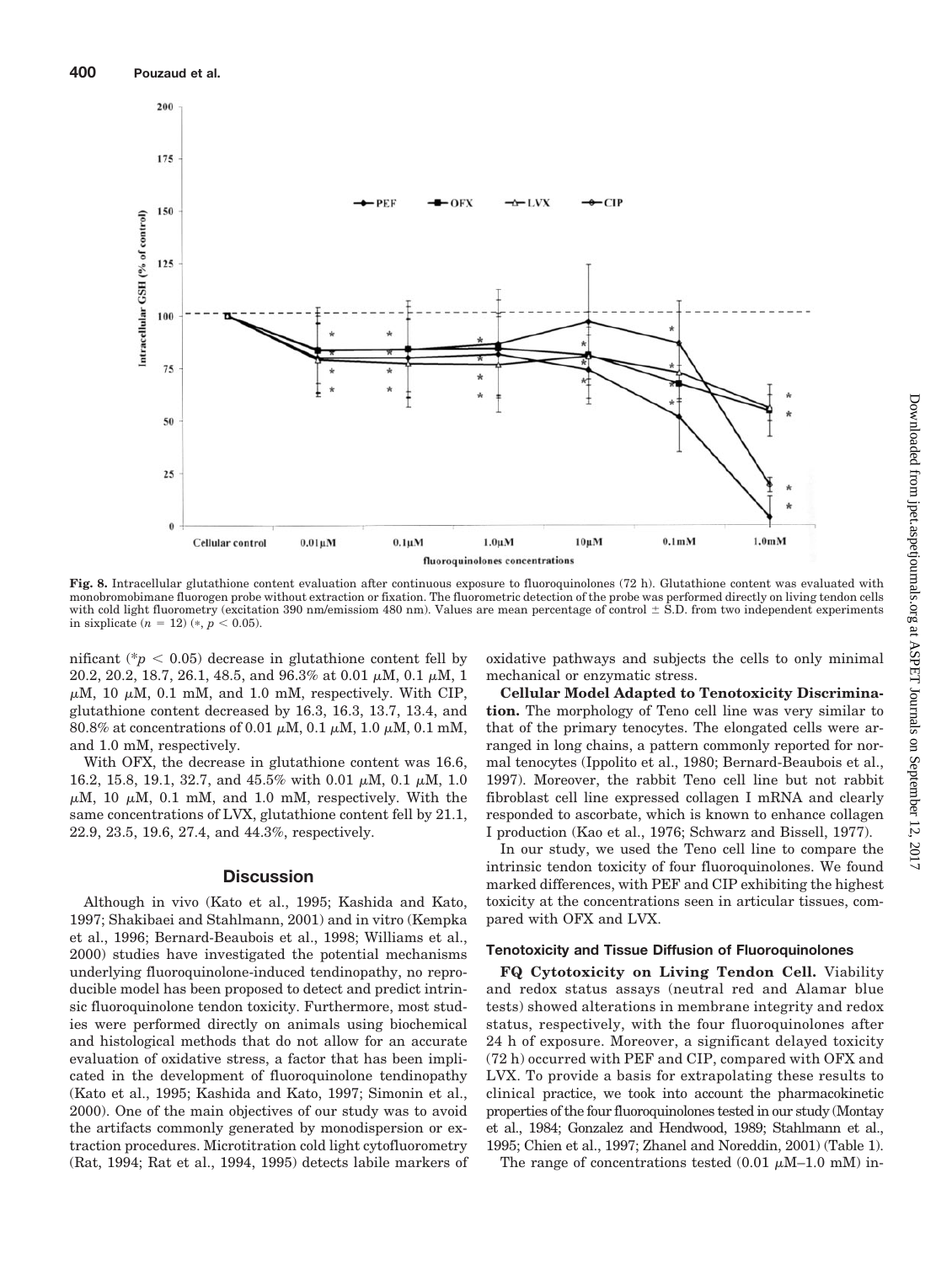#### TABLE 1

Pharmacokinetic properties of the four fluoroquinolones tested in our study

| Fluoroquinolones Single Oral<br>Dose                                                               | Plasma $C_{\text{max}}$                       | Bioavailability                     |
|----------------------------------------------------------------------------------------------------|-----------------------------------------------|-------------------------------------|
|                                                                                                    | иΜ                                            | $\%$                                |
| Pefloxacin, 500 mg<br>Levofloxacin, 500 mg<br>Ofloxacin, 400 mg to 800 mg<br>Ciprofloxacin, 500 mg | $8.2 - 9.2$<br>14<br>$14 - 30$<br>$5.6 - 6.9$ | 100<br>$\geq 99$<br>95<br>$56 - 77$ |

cluded the peak plasma concentrations seen in humans with the four fluoroquinolones tested  $(5.6-30 \mu M)$  after a single oral dose of 500 mg) and the highest concentrations observed in articular tissue (Meissner et al., 1990; Yabe et al., 2001).

Recently, Yabe et al. (2001) reported that intraarticular OFX concentrations in juvenile dogs were approximately 1.8 to 2.0 times higher than the serum concentration 2 h after dosing. Similarly, Meissner et al. (1990) reported that halflife of OFX was longer in synovial tissues than in serum. OFX, PEF, and LVX diffuse more easily in tissues than does CIP, a fact that may contribute to the differences in tendon toxicity seen in clinical practice (Van Der Linden et al., 2001). Thus, comparison of these studies permits to conclude that FQ seems to penetrate well in articular tissues to an extent concentration higher than in serum. From the pharmacokinetics data, it can be deduced that OFX, PEF, and LVX are more diffusible than CIP and may explain that OFX, PEF, and LVX are more tenotoxic than CIP, as reported in clinic (Van Der Linden et al., 2001). The high intrinsic tenotoxicity of CIP observed in our study is limited in clinic due to low tissue diffusion. Moreover, up to now, it was difficult to classify LVX due to the lack of clinical observations. Our in vitro model permits to hypothesize that LVX has the same tenotoxicity in clinic as OFX. This hypothesis was suggested because of similar intrinsic tenotoxicity and similar tissular diffusion of OFX and LVX.

**Fluoroquinolone-Induced Oxidative Stress and Glutathione Depletion.** Because we were able to evaluate ROS production induced by direct fluoroquinolone exposure of living adherent tendon cells, our study provides the first strong evidence implicating ROS in fluoroquinolone tendon toxicity. Our methodological approach provides reliable and rapid detection of transient and labile markers such as ROS. In our study, all tested fluoroquinolones stimulated the ROS production, either at all tested concentrations or at the higher concentrations. After cellular exposition to high concentrations of PEF and CIP, a decrease in oxidative stress expression was observed probably due to highly mitochondrial alteration. A likely hypothesis is that the glutathione content falls rapidly so that intracellular antioxidant enzymes lose their ability to modulate the overproduction of ROS. Although intrinsic tendon toxicity is a class effect of fluoroquinolones, cell viability and glutathione content depletion distinguished two levels of toxicity: PEF and CIP were the most toxic, showing the most toxic effect on tendon cells, whereas OFX and LVX were moderately cytotoxic.

The present study strongly supports a role for oxidative stress among the mechanisms involved in fluoroquinolonesinduced tendon toxicity, in keeping with earlier findings by Simonin et al. (2000). This hypothesis is in agreement with putative mechanisms of chondrotoxicity (Hayem et al., 1994,

1996; Ratinaud and Valet, 1994; Thuong-Guyot et al., 1994; Simonin et al., 2000). Hayem et al. (1994) documented mitochondrial alterations due to ROS overproduction in rabbit articular chondrocytes exposed to fluoroquinolones. In addition, both neutral red testing to evaluate cell viability/membrane integrity and Alamar blue assays to assess redox status provided evidence of cell membrane damage associate to necrosis. Cell death mechanism is directly dependent of fluoroquinolone concentrations. At high concentrations, we observed necrosis phenomenon. With low concentrations, an apoptosis mechanism could be suggested (chromatin condensation with DNA probe; data not shown). Of course, additional study should be realized to confirmed cell death mechanism.

ROS play multiple roles in health and disease. They have a direct toxic effect on cells and cellular components, serve as important messenger molecules in the induction of several genes, and act as second messengers in inflammatory processes. A Causal relationship has been demonstrated between intracellular ROS and induction of matrix metalloproteinases (Brenneissen and Puerner, 1997).

These data support the possibility that fluoroquinoloneinduced ROS overproduction may activate matrix metalloproteinases, thereby contributing to damage the tendon microstructure. As suggested by Corps et al. (2002), matrix metalloproteinases expression can be selectively activated by fluoroquinolones in tendon cells. Another study (Williams et al., 2000) showed that fluoroquinolones increased proteolytic activity. This indirect enhancement of matrix metalloproteinases by fluoroquinolones might be ascribable to increased ROS production. The direct toxic effect of ROS on tendon cells and the indirect toxic effect mediated by enhancement of matrix metalloproteinases might act in synergy to cause fluoroquinolone-related tendinopathy.

It is the first time that oxidative stress mechanism was demonstrated in tenotoxicity induced by fluoroquinolones. Of course, additional in vitro study will be required to confirm the role played by ROS in the tenotoxicity of fluoroquinolones and to define whether ROS production was a limiting factor or just a component of the tenotoxicity.

**Discrimination of Fluoroquinolone Intrinsic Tenotoxicity.** Intrinsic toxicity of fluoroquinolones may not be the only mechanism underlying tendon rupture in patients treated with fluoroquinolones. The tissular diffusion of each fluoroquinolones, individual susceptibility, and other predisposing factors such as age, diet, end-stage renal failure, and corticotherapy should also be taken into account (Hayem and Carbon, 1995; Zabraniecki et al., 1996; Der Linden et al., 2001). This study demonstrates that intrinsic tendon toxicity varies across fluoroquinolones. After 72 h of exposure, we found evidence of marked tendon cytotoxicity with PEF and CIP and moderate tendon cytotoxicity with OFX and LVX. Our tendon cell model permit a reliable discrimination of fluoroquinolones intrinsic tenotoxicity using cellular markers such as membrane integrity, redox status, and reduce glutathione content.

In conclusion, the present study indicates involvement of oxidative stress in fluoroquinolone tendon toxicity and provides new insights into the underlying mechanisms. Our model using a tendon cell line and a microtitration technology based on specific fluorescent probes seems reliable for the